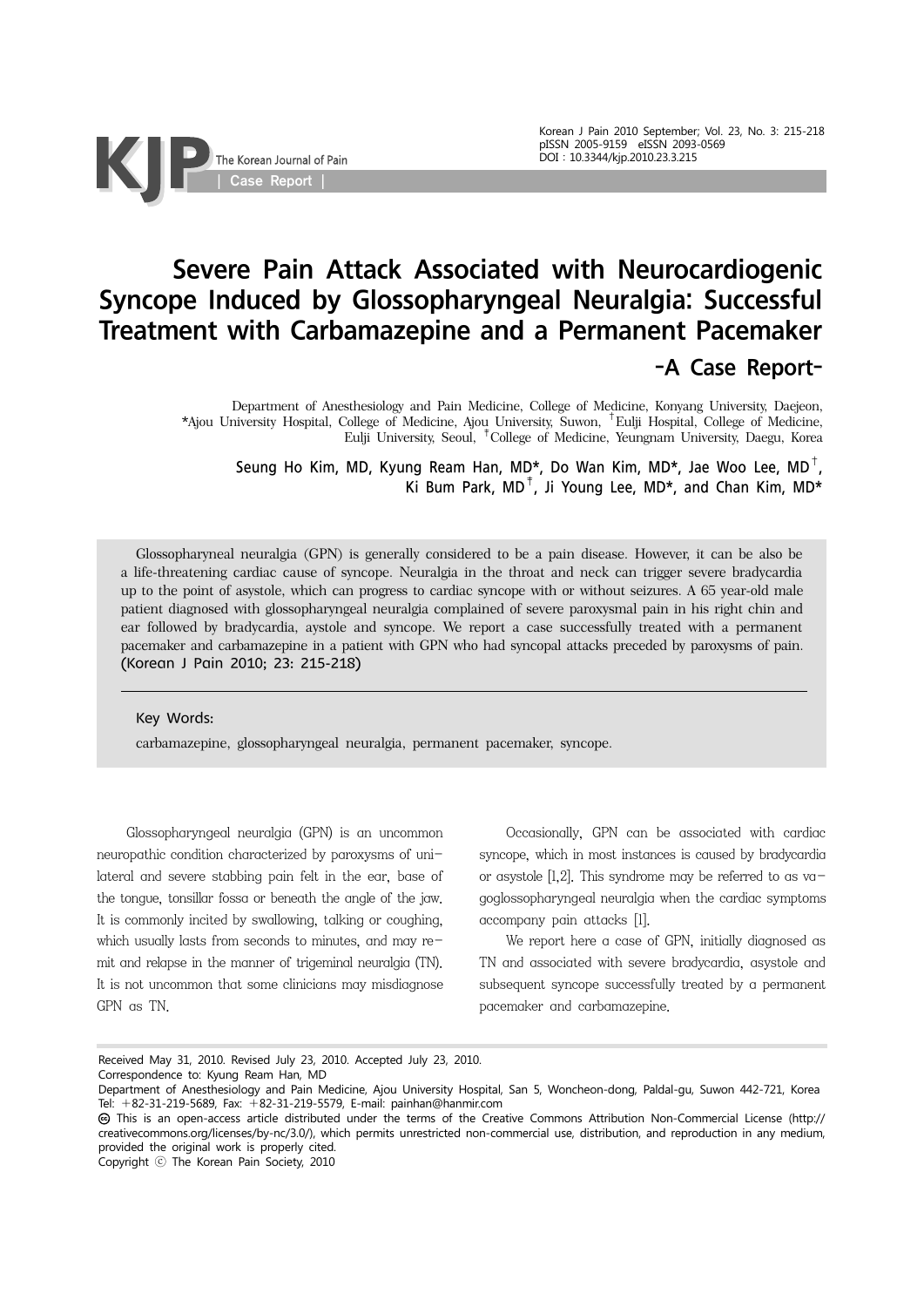### CASE REPORT

 A 65-year-old man with no medical history was transferred from another hospital because of pain in the right side of chin and ear. He complained of frequent paroxysms of severe stabbing pain in the right side of his mandible radiating to the right ear. His pain either occurred spontaneously or was triggered by chewing and tooth brushing and lasted few seconds in each pain attack. He had experienced the pain since 5 months ago. The  $pa$ tient was diagnosed as TN at another hospital and was prescribed carbamazepine (200 mg a day) with only partial relief of the pain. He had a pain-free period for about 1 month before visiting our clinic and stopped medication on his own decision. In the last few days prior to the admission, his condition had got worse in terms of increase of frequency and severity of pain. He visited our clinic because of intractable pain even with medications.

 The routine laboratory tests and electrocardiogram were normal. Neurological and nasopharyngeal assessments were normal findings. Computed tomography of the neck and magnetic resonance imaging (MRI) of the brain revealed also normal. His symptoms were fulfilled in the diagnostic criteria of TN [3].

 His pain paroxysms had occurred four or five times daily with 100 of visual analogue scale (VAS, 0 is no pain and 100 is imaginary the worst pain) at the first visit. The duration of pain attacks was measured in a few seconds. He underwent mandibular nerve block with alcohol after the test block with 1% of mepivacaine. He still complained of right ear pain even though right V3 innervated area was anesthetized and pain free after the V3 alcohol block. Ten minutes after the procedure, paroxysmal pain in right ear developed and he experienced faintness and got loss of consciousness with convulsive movement for about 1 minute. He was consulted with a neurologist to exclude seizure disorders. Electroencephalogram showed no abnormalities. Brain MRI was not able to be performed due to convulsive movement during the pain attack.

 He was consulted to a cardiologist. His echocardiogram was normal, however, bradycardia followed by asystole during pain attacks was revealed in the continuous electrocardiography. The duration of bradycardia and asystole was in proportion to duration of pain attack. According to a careful asking about the pain characters following the V3 block with alcohol, he presented that his

pain occurred in the soft palate, uvula and throat and was triggered by swallowing or mechanical stimulation of the right side of the pharynx. Bradycardia and asystole accompanied with sometimes seizure-like activity occurred always with pain attack. Based on his altered pain characters and cardiac symptoms with no specific etiology originated from heart, he was diagnosed of GPN associated with asystole.

 Carbamazepine (100 mg twice a day) was started for control of pain as well as asystole. Regardless of increasing dose of carbamazepine up to 400 mg a day, severe bradycarida, asystole and syncope preceded by paroxysmal pain continued four to five times in one hour. A temporary cardiac pacemaker was implanted via left subclavian vein by a cardiologist to prevent cerebral ischemia during asystole. Although syncope and seizure-like activity disappeared after the insertion of a temporary pacemaker, intensity or frequency of pain in the throat and ear was unchanged. Carbamazepine increased up to 600 mg a day to reach pain control for 4 days after the implantation of temporary cardiac pacemaker. On the 5 day of hospitalization, he underwent implantation of a permanent pacemaker to prevent bradycardia and asystole by a cardiologist. He was achieved pain free and no cardiac symptoms after the implantation of permanent pacemaker with daily 600 mg of carbamazepine and has maintained symptom free condition for 4 months of follow-up.

#### **DISCUSSION**

 GPN is an uncommon form of facial pain (0.2 to 1.3% of the facial pain) that occurs approximately one hundred times less frequently than TN. It was first described by Weisenberg in 1910 in a patient with tumor affecting cerebellopontine angle [4]. Most common cause of idiopathic GPN is vascular compression of the glossopharyngeal nerve. The other secondary causes of GPN are following; cerebellopontine angle tumor, carcinoma of the laryngeal and nasopharyngeal tumors, parapharyngeal abscess, multiple sclerosis, trauma, direct carotid puncture, Paget's disease, calcified sylohyoid ligament, and Chiari I malformation [1,2,5].

 It is generally affected in adults, especially over 50 years of age [1]. There is no consensus regarding which sex is most affected [6]. Pain characters are almost similar to TN, however, pain originates in the ear, posterior phar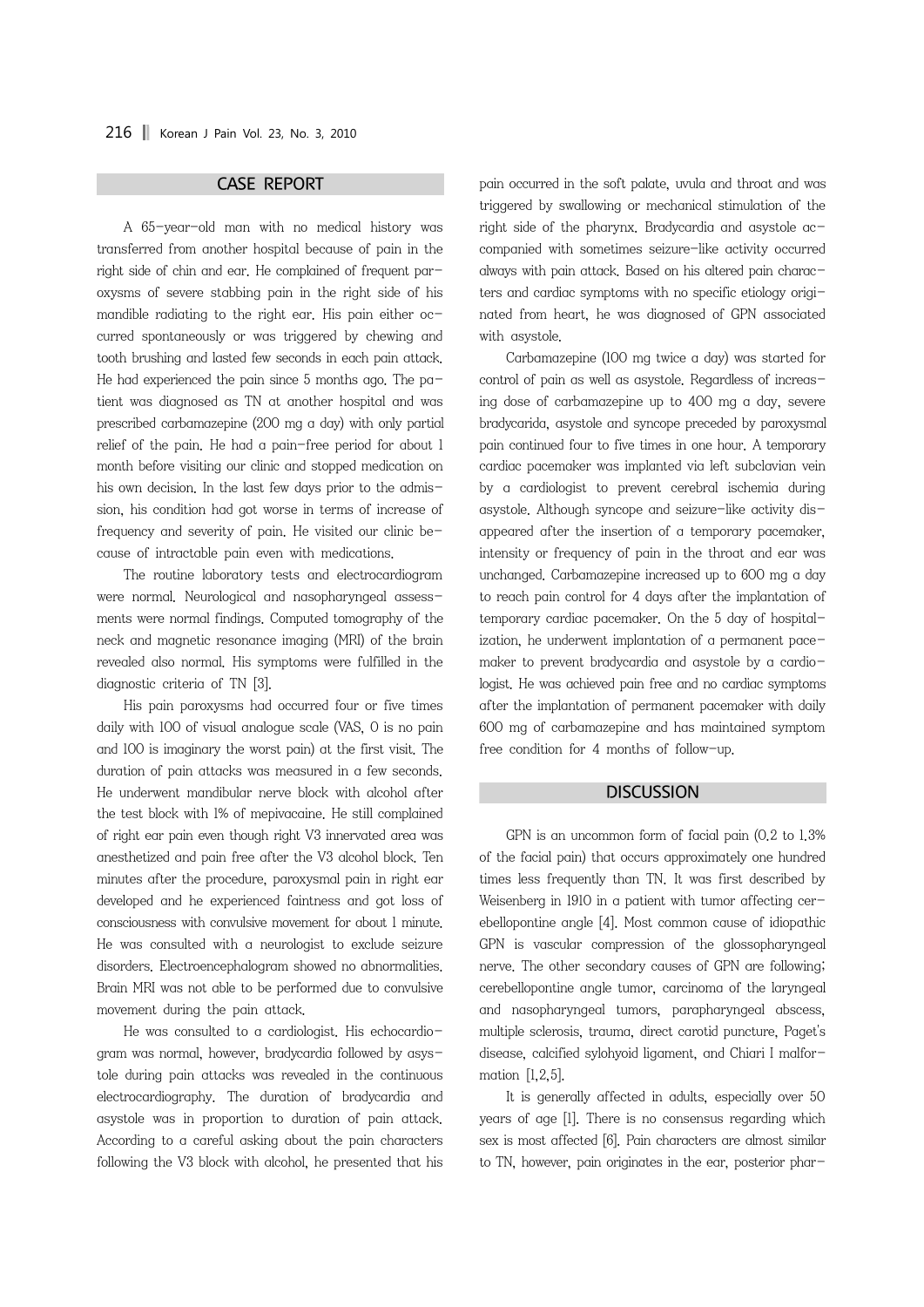ynx, tonsillar area and base of the tongue innervated by glossopharyngeal nerve. Even though majority of GPN patients report that swallowing is a prominent trigger factor, some of TN patients also have it as a pain-provocating factor. Because of the similar pain characters between GPN and TN, especially in the V3 division, it could be misdiagnosis GPN as TN. Concurrent ipsilateral TN and GPN is rare, representing 10.0% to 46.7% of GPN cases but only 0.3% to 0.5% of TN cases [7].

 Detailed history taking may help to distinguish GPN from TN. The pain is triggered by pharyngeal movement such as coughing, gargling and swallowing, especially cold liquids, as well as by touching in the above mentioned zones. While in TN, the pain is confined to the face, and is triggered by facial movement, such as chewing and speaking. In our patient he visited our clinic with known TN and presented TN symptom at the first visit, however, he could express the GPN component of pain when TN component of pain disappeared after the V3 alcohol block. We might conclude that our patient had TN with GPN.

 The association between GPN and syncope is very rare phenomenon and could be life-threatening. It was reported that 217 patients diagnosed for GPN and only 4 were found having associated syncope [1].

 Mechanisms of cardiac and cerebral manifestations produced by GPN are not completely understood. Postulating mechanism is originated from the idea of a close connection between the glossopharyngeal and vagus nerves with circulatory system. It has been suggested that intense afferent impulses from the sensory fibers of the glossopharyngeal nerve may stimulate the dorsal motor nucleus of the vagus nerve either by way of central collateral pathways  $[8]$  or through an "artificial synapse" along the peripheral course of the glossopharyngeal nerve as it travels with the nerve of Hering [9]. In neuralgia pain condition like GPN, extremely severe pain could activate the vagoglossopharyngeal reflex resulting in bradycardia, hypotension and syncope.

The basic goal of treatment of GPN with cardiac manifestations should be focused on control of the pain, which could be a main cause of bradycardia and syncope. There are two options to treat pain; medical and surgical treatments [10]. First choice of medical treatment is carbamazepine and other medical trial is gabapentin although theoretically any membrane stabilizer could be used. The problem with using carbamazepine is the possibility of tachyphyaxis due to need of long-term use. In our case carbamazepine was effective at a moderate dosage (600 mg/day) in abolishing paroxysmal pain. Although percutaneous radiofrequency thermocoagulation through oval foramen has been tried, it carries the risk of injury to the whole vagus nerve [11]. Microvascular decompression might be considered as an effective treatment for GPN. Kondo reported that immediate complete relief was achieved in 67 to 79% of patients, and partial relief in 10 to 25% of patients obtained, while long-term complete relief was obtained in 58 to 76% and partial relief in 15 to 18% of patients [12]. However, manipulation of lower cranial nerves can be associated with morbidity; dysphagia, hoarseness, facial paresis, hearing disturbance associated 7th, 8th, 9th and 10th caranial nerve disturbances, and cerebrospinal fluid leakage [12].

 A temporary pacemaker should be used for emergency management of syncopal attacks caused by bradycardia and asystole originated from GPN like our patient until plasma concentration of carbamazepine reaches the therapeutic range. A temporary transvenous cardiac pacemaker implantation was described first by Khero and Mullins [13] in 1971 to treat the reflex cardiac syncope while waiting for surgical section of the nerve.

 Regarding permanent pacemaker implantation, the available literatures are quite controversial [1,14], because spontaneous recovery in GPN is not uncommon and relapses may occur. However, once severe bradycardia and asystole relapse again in unexpected time, the patient might be at risk of a fatal outcome. It should be individualized to determine to implant a permanent pacemaker in patients with GPN associated with neurocardiogenic syncope. In our case, a permanent pacemaker underwent to prevent heart and brain damage with the reasons of that every pain attack leaded to asystole and relatively old patient's age.

 In conclusion, a temporary pacemaker combined with medical treatment should consider as an initial treatment modality in patients with GPN associated with asystole and syncope. Furthermore, if the disorder is longstanding and severe, a permanent pacemaker combined with medical treatment could be a safe treatment option.

## **REFERENCES**

1. Rushton JG, Stevens JC, Miller RH. Glossopharyngeal